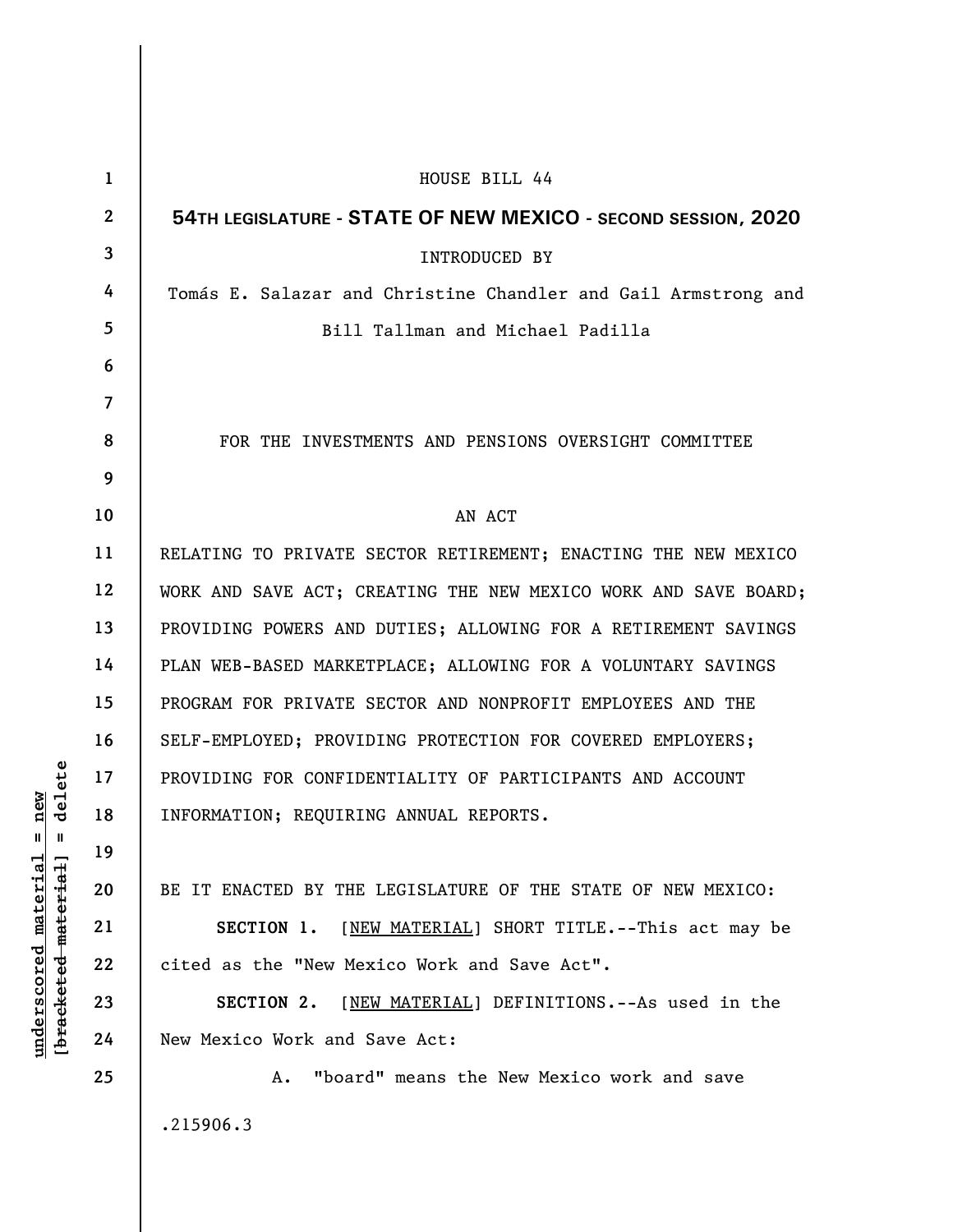**1**  board;

| $\mathbf{2}$   | "board member" means a member of the board;<br>$B$ .            |
|----------------|-----------------------------------------------------------------|
| $\mathbf{3}$   | C. "covered employee" means a person who is at                  |
| 4              | least eighteen years of age and who is employed by a covered    |
| 5              | employer, either full time or part time, or a person who is     |
| 6              | self-employed as a sole proprietor or an independent            |
| $\overline{7}$ | contractor; provided that "covered employee" does not include   |
| 8              | an employee:                                                    |
| 9              | (1) covered under the federal Railway Labor                     |
| 10             | Act;                                                            |
| 11             | (2) on whose behalf an employer makes                           |
| 12             | contributions to a multi-employer pension trust fund pursuant   |
| 13             | to the federal Taft-Hartley Act; or                             |
| 14             | (3) of federal, state or local governments or                   |
| 15             | any agency, department, board, commission, institution or       |
| 16             | instrumentality of those governments;                           |
| 17             | "covered employer" means a person engaged in a<br>$D$ .         |
| 18             | business, industry, profession, trade, nonprofit, or other      |
| 19             | enterprise with its primary place of business physically        |
| 20             | located in New Mexico, but does not include a federal, state or |
| 21             | local government or any agency, department, board, commission,  |
| 22             | institution or instrumentality of those governments;            |
| 23             | "financial institution" means a bank, savings<br>$E$ .          |
| 24             | and loan association, credit union, broker-dealer, asset        |
| 25             | manager, insurance company, mutual fund or other financial      |
|                | .215906.3                                                       |

 $[**bracket**et~~eted matcherial~~] = **delete**$ **[bracketed material] = delete**  $underscored material = new$ **underscored material = new**

 $- 2 -$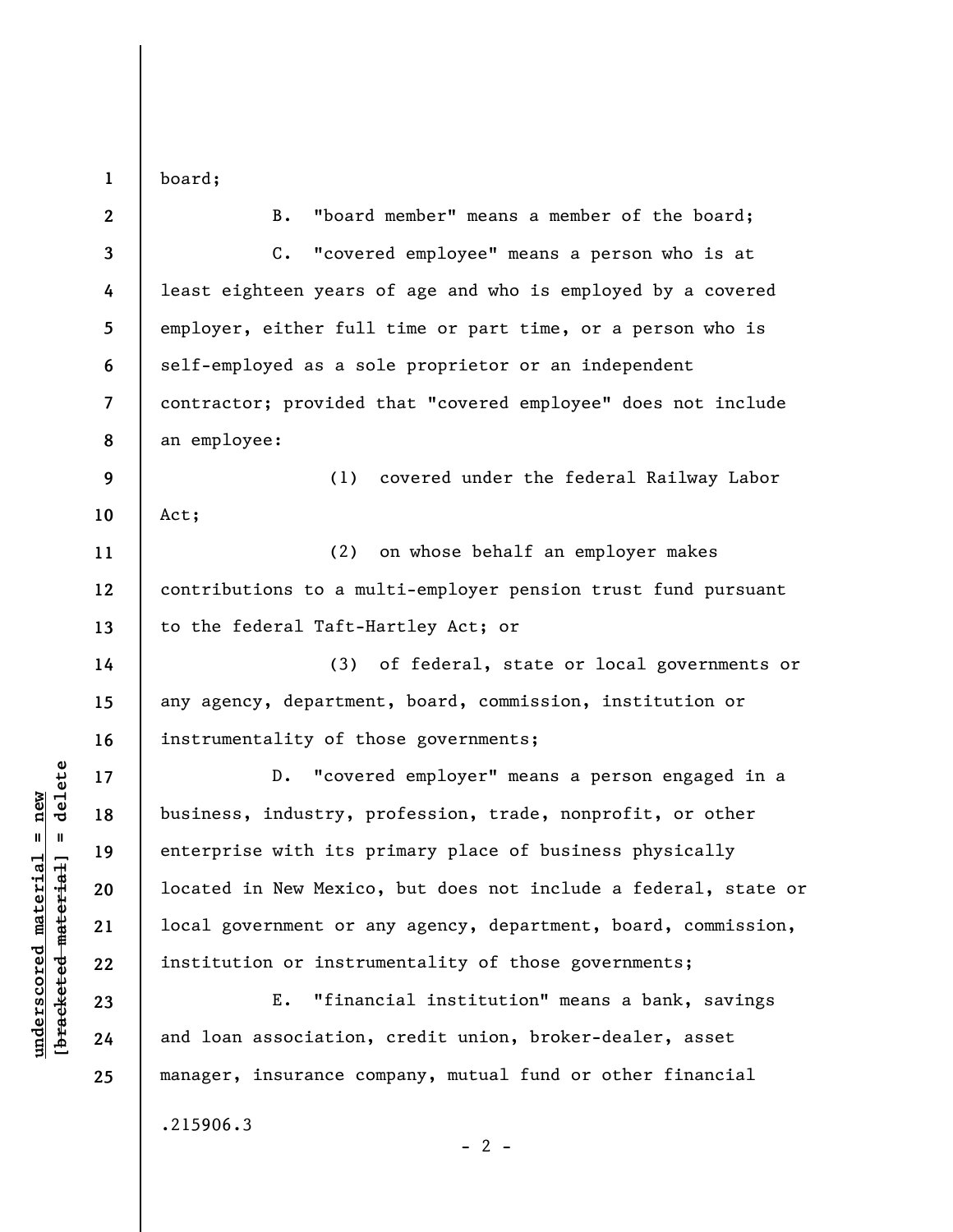**1**  entity;

**2** 

**3** 

**4** 

**5** 

**6** 

**12** 

**13** 

**14** 

**15** 

**16** 

**17** 

**18** 

**19** 

**20** 

**21** 

**22** 

**23** 

**24** 

**25** 

F. "Internal Revenue Code" means the United States Internal Revenue Code of 1986, as amended;

**7**  G. "New Mexico retirement plan marketplace" means a web-based marketplace for retirement savings plans for private sector and nonprofit employers and employees, including multiple-employer plans;

**8 9 10 11**  H. "New Mexico work and save" means the retirement savings program that invests payroll deductions of program participants in Roth individual retirement accounts without any contributions from covered employers;

I. "participating employer" means a covered employer that provides payroll deductions for individual retirement accounts through New Mexico work and save but that does not contribute to those accounts;

J. "program participant" means a covered employee who is contributing to a Roth individual retirement account through New Mexico work and save or has a Roth individual retirement account balance through New Mexico work and save;

K. "Roth individual retirement account" means a voluntary payroll deduction Roth individual retirement account that conforms to the requirements of Section 408A of the Internal Revenue Code; and

L. "total fees and expenses" means all fees, costs and expenses, including administrative expenses, investment

 $-3 -$ 

.215906.3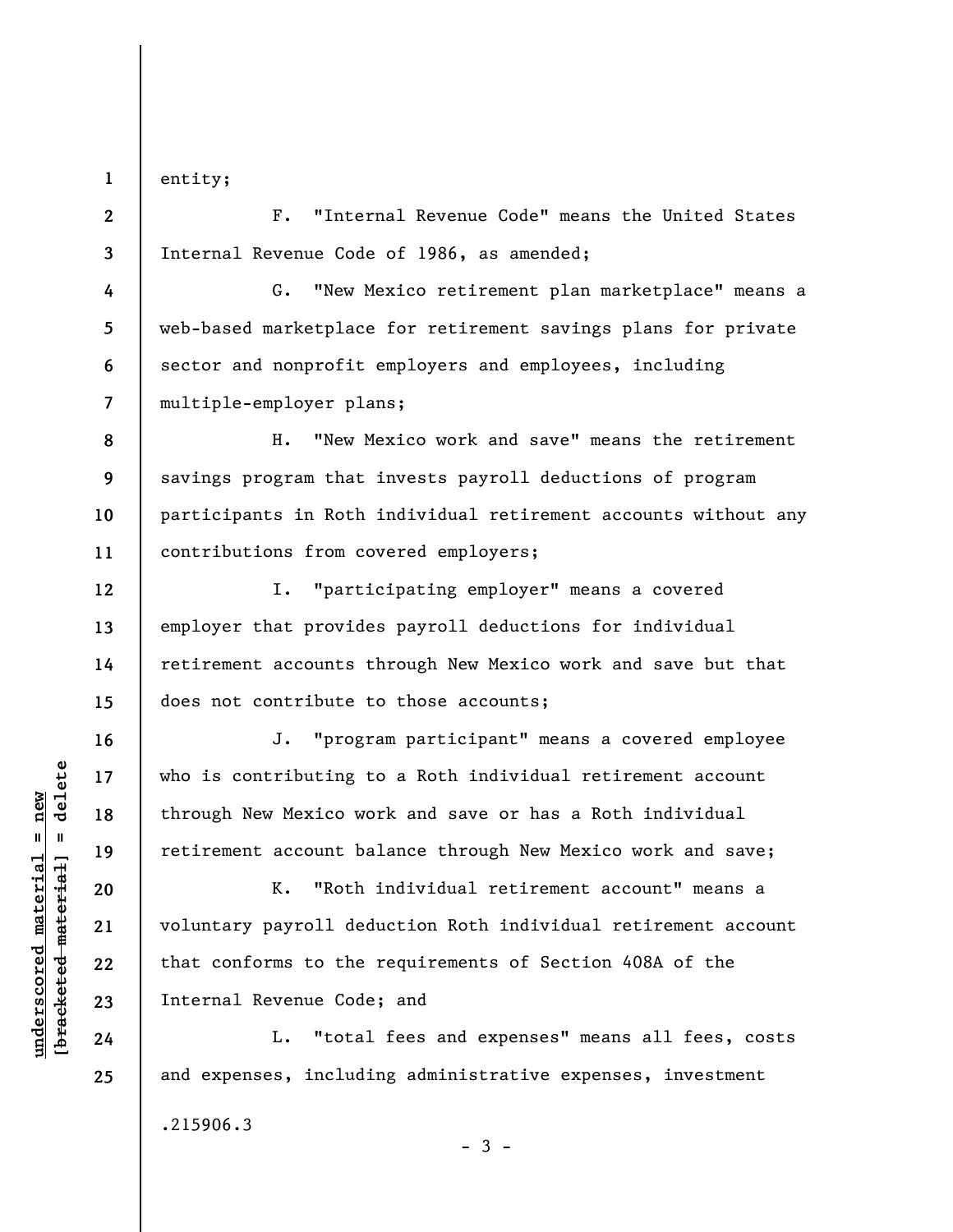**1 2 3 4 5 6 7 8 9 10 11 12 13 14 15 16 17 18 19 20 21 22 23 24 25**  expenses of New Mexico work and save, investment advice expenses, accounting costs, actuarial costs, legal costs, marketing expenses, education expenses, trading costs, insurance annuitization costs and other miscellaneous costs. **SECTION 3.** [NEW MATERIAL] BOARD CREATED--ORGANIZATION.-- A. The "New Mexico work and save board" is created and is administratively attached to the office of the state treasurer. The office of the state treasurer shall provide administrative support for the board in carrying out its duties pursuant to the New Mexico Work and Save Act. B. The board consists of the following voting members: (1) two members appointed by the state treasurer as follows: (a) one member who has skill, knowledge and experience in the field of retirement saving and investments; and (b) one member who has skill, knowledge and experience in retirement investment products or retirement plan designs; (2) three members appointed by the governor as follows: (a) one member who is a representative of an association representing employees; (b) one member who is a representative .215906.3 - 4 -

**underscored material = new [bracketed material] = delete**

 $\frac{1}{2}$  intereted material = delete  $underscored material = new$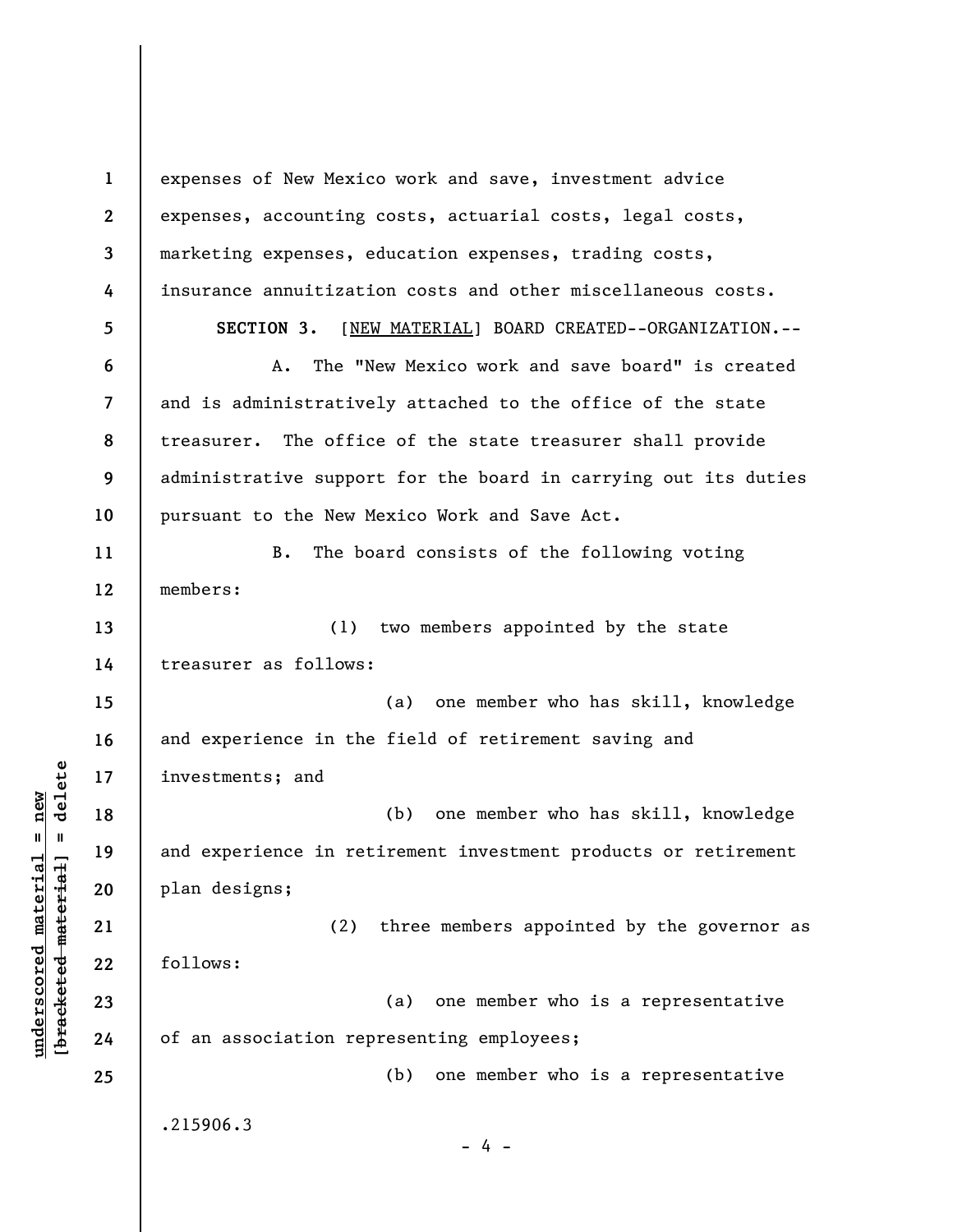**1 2 3 4 5 6 7 8 9 10 11 12 13 14 15 16 17 18 19 20 21 22 23 24 25**  of small businesses; and (c) one member who is a representative of the interests of program participants; (3) two members appointed by the speaker of the house of representatives as follows: (a) one member who is a representative of the interests of program participants; and (b) one member who has skill, knowledge and experience in the field of retirement saving and investments; and (4) two members appointed by the president pro tempore of the senate as follows: (a) one member who is a representative of the interests of program participants; and (b) one member who has skill, knowledge and experience in the field of retirement saving and investments. C. A majority of the board constitutes a quorum. Action may be taken by the board upon an affirmative vote of the majority of members present at the meeting at which a quorum is present. A vacancy in the membership of the board does not impair the right of a quorum to exercise the powers and duties of the board. D. The appointing authorities shall appoint the first members of the board for staggered terms so that the .215906.3

 $\frac{1}{2}$  intereted material = delete **[bracketed material] = delete**  $underscored material = new$ **underscored material = new**

 $- 5 -$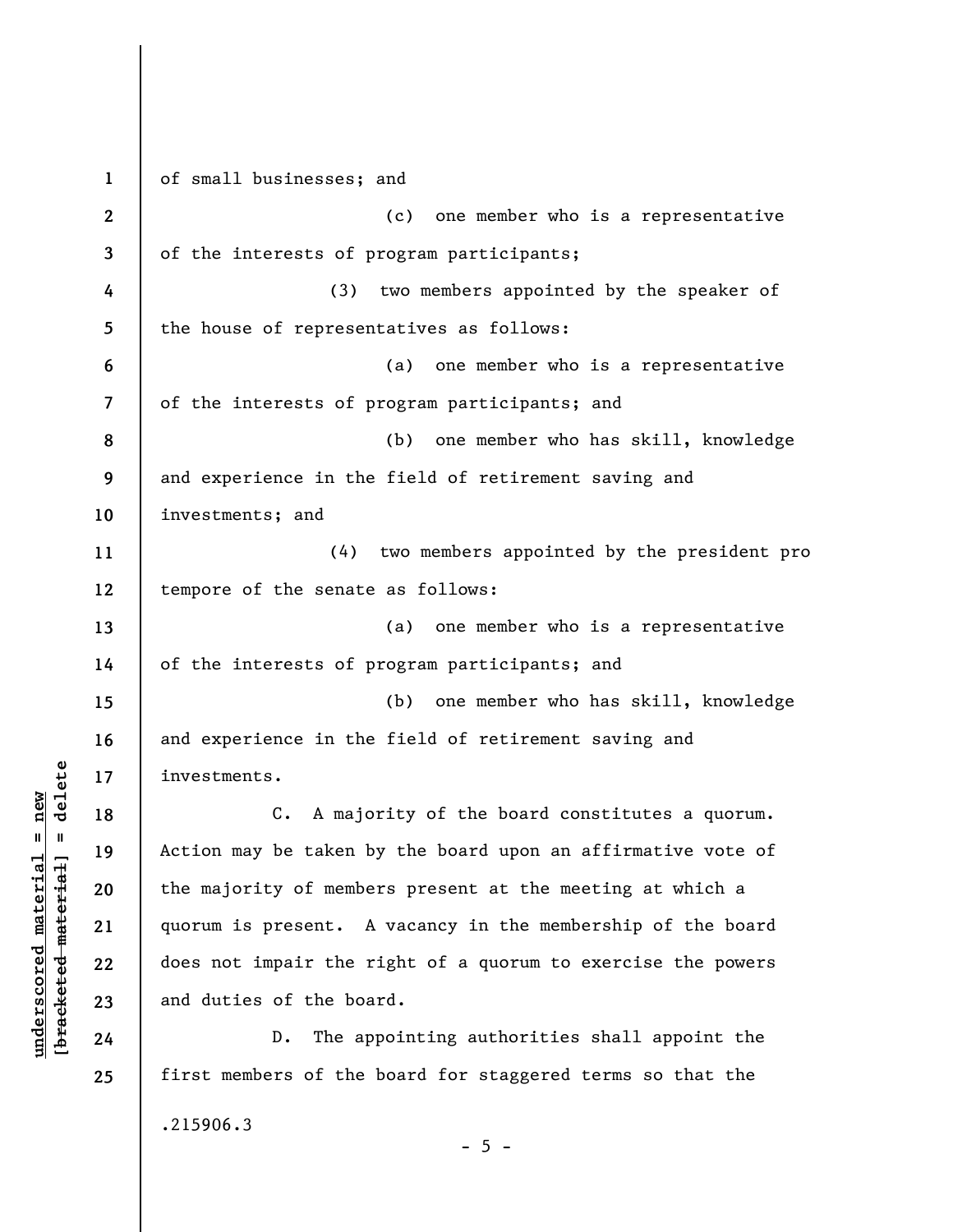**1 2 3 4 5 6 7 8**  state treasurer appoints one member for two years and one member for four years, the governor appoints two members for two years and one member for four years, the speaker of the house of representatives appoints one member for two years and one member for four years and the president pro tempore of the senate appoints one member for two years and one member for four years. Thereafter, members of the board shall be appointed for four-year terms.

E. A board member shall be eligible for reappointment, provided that a board member shall not serve more than three full terms, consecutive or otherwise. Members shall serve until their successors have been appointed. If there is a vacancy for any reason, the appointing authority shall appoint a qualified person to fill the unexpired term.

F. The appointing authority may remove a member of the board that it has appointed for neglect of a duty required by law, for incompetency, for malfeasance or for unprofessional conduct.

G. Board members shall receive no salary for their service as board members but shall receive per diem and mileage pursuant to the Per Diem and Mileage Act.

**SECTION 4.** [NEW MATERIAL] BOARD--POWERS AND DUTIES.--

 $- 6 -$ 

A. The board shall:

(1) elect a chair and other officers it deems necessary;

.215906.3

 $\frac{1}{2}$  intereted material = delete **[bracketed material] = delete**  $underscored material = new$ **underscored material = new**

**9** 

**10** 

**11** 

**12** 

**13** 

**14** 

**15** 

**16** 

**17** 

**18** 

**19** 

**20** 

**21** 

**22** 

**23** 

**24** 

**25**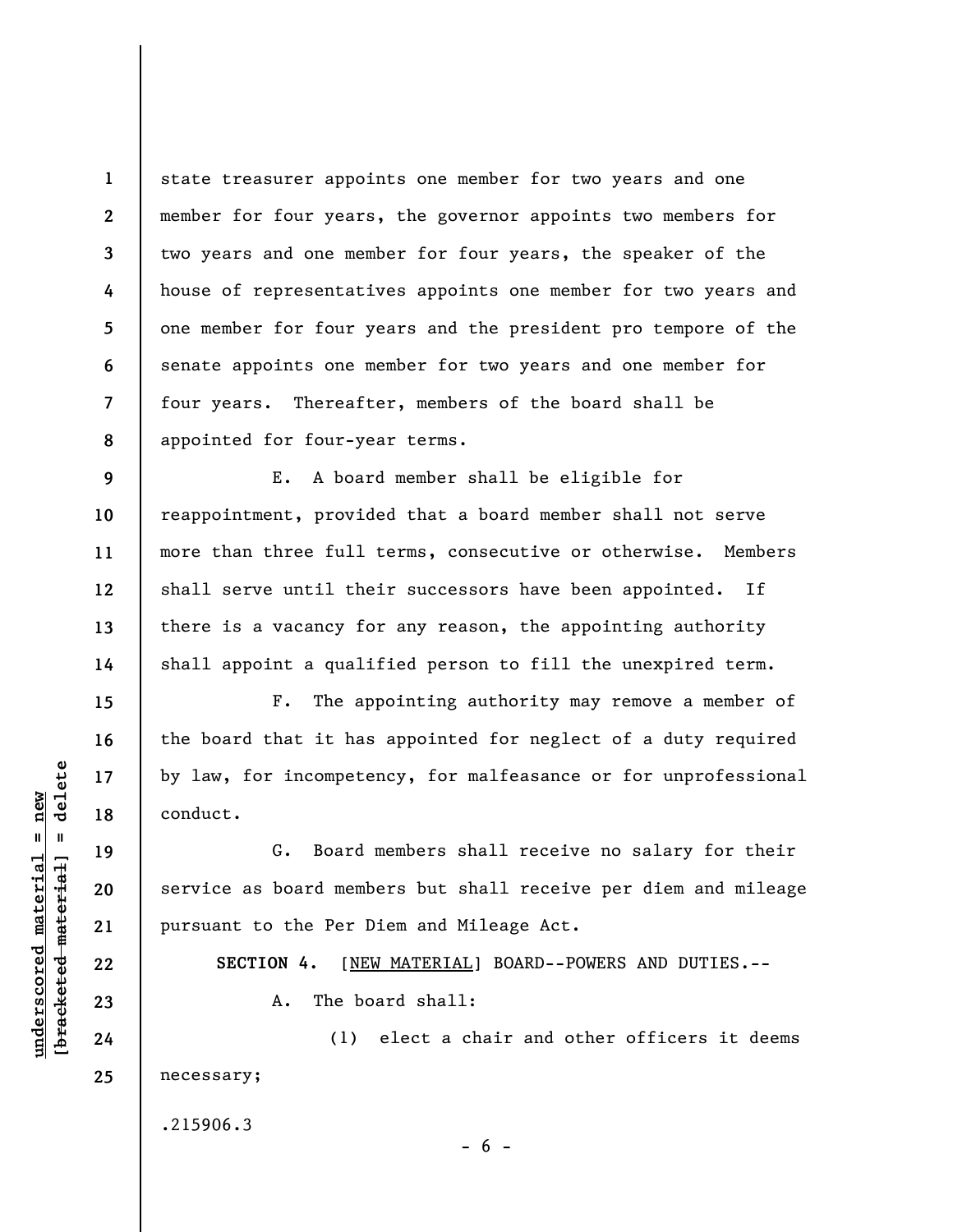**1 2 3 4 5 6 7 8 9 10 11 12 13 14 15 16 17 18 19 20 21 22 23 24 25**  (2) meet as necessary to perform its duties; (3) appoint an executive director, who shall be the chief administrative officer of the board; (4) establish and direct the implementation and maintenance of the New Mexico retirement plan marketplace and New Mexico work and save; (5) cause New Mexico work and save to be designed, established and operated: (a) in accordance with best practices for retirement saving vehicles; (b) to encourage participation, saving, sound investment practices and appropriate selection of investment options, including any default investments; (c) to maximize simplicity and ease of administration for covered employers; (d) to minimize total costs, including by collective investment and economies of scale; (e) to require portability of benefits; and (f) to avoid preemption of New Mexico work and save by federal law; (6) ensure that no assets of New Mexico work and save are encumbered, expended or otherwise used for a purpose other than those specified in the New Mexico Work and Save Act; .215906.3 - 7 -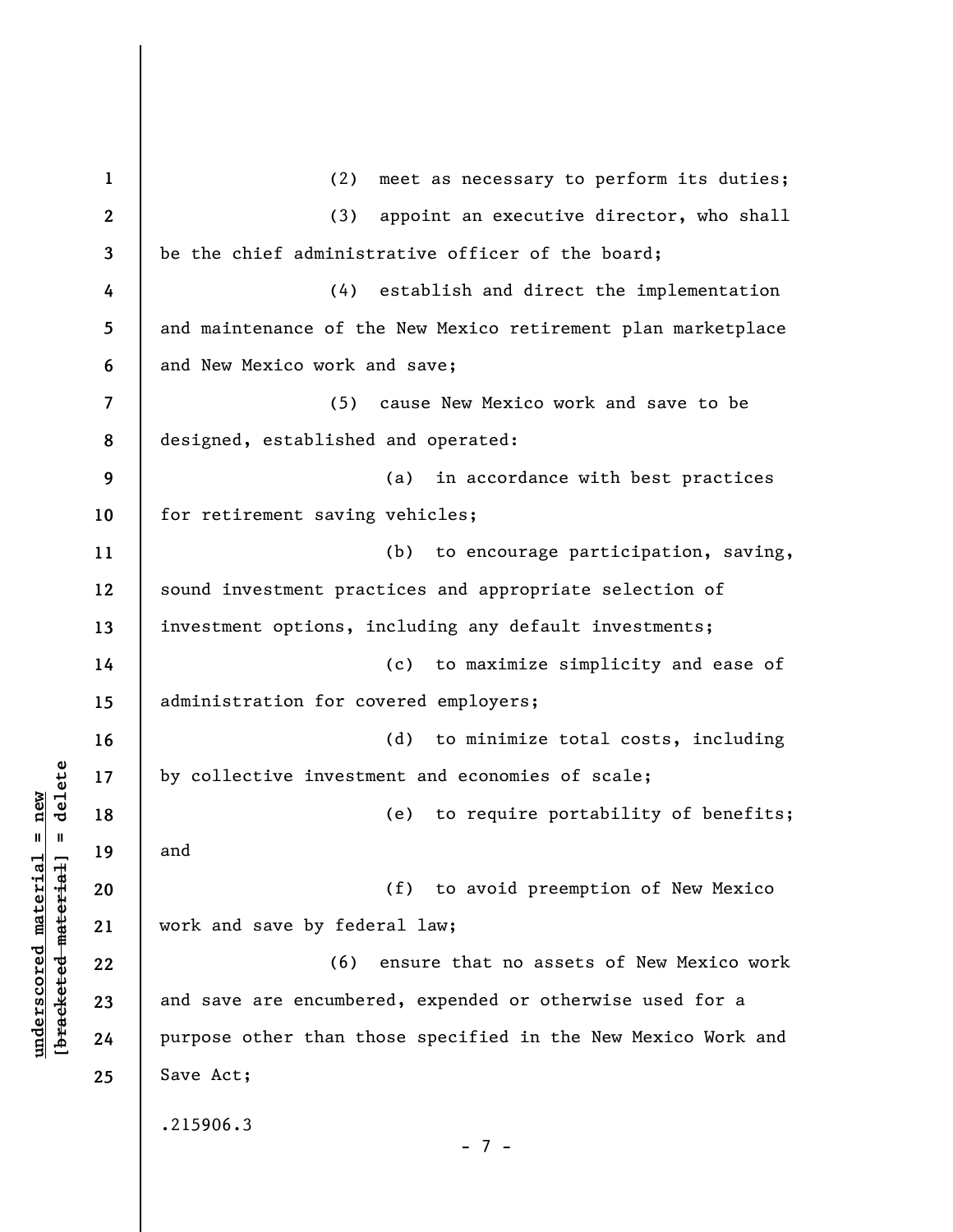**1 2 3 4 5 6 7 8 9 10 11 12 13 14 15 16 17 18 19 20 21 22 23 24 25**  (7) develop and implement an education and outreach plan to gain input and disseminate information regarding the New Mexico retirement plan marketplace, New Mexico work and save and retirement savings in general, including timely information to covered employers regarding New Mexico work and save; (8) develop and implement an investment policy and designate appropriate default investments for New Mexico work and save that include a mix of asset classes, including target date funds and index funds, that minimize program participant fees and total expenses; (9) establish procedures for the timely and fair resolution of any disputes related to accounts or program operation; (10) provide a blanket surety bond for all employees and board members in an amount as determined by the board and conditioned on the faithful performance of the duties of each employee during the employee's employment and each board member during the board member's term of office; and (11) perform other activities as are needed to further the purposes of the New Mexico Work and Save Act. B. The board may: (1) promulgate rules as necessary and appropriate to carry out the provisions of the New Mexico Work and Save Act consistent with the Internal Revenue Code and .215906.3 - 8 -

**underscored material = new [bracketed material] = delete**

 $\frac{1}{2}$  intereted material = delete  $underscored material = new$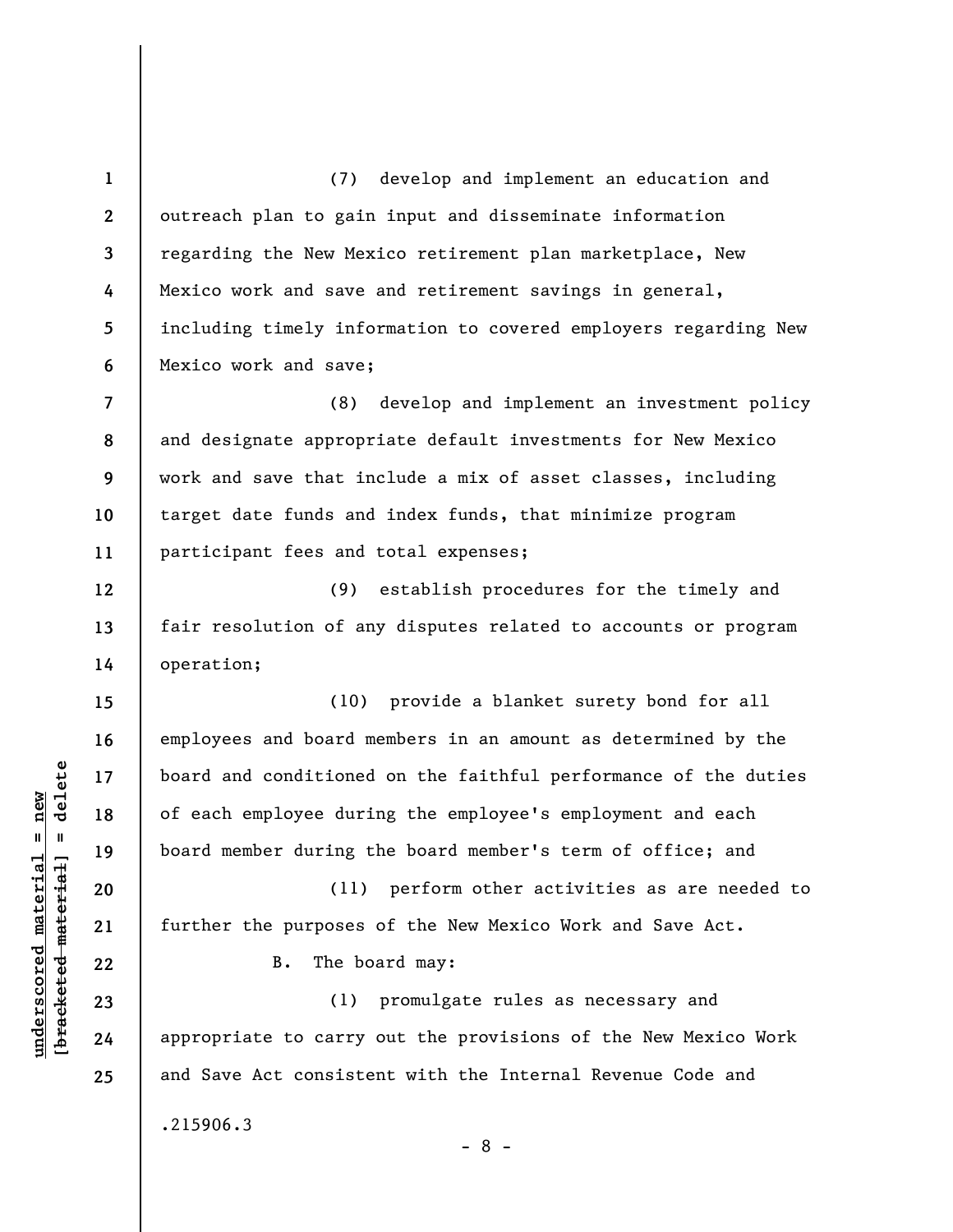**1 2 3 4 5 6 7 8 9 10 11 12 13 14 15 16 17 18 19 20 21 22 23**  rules adopted in accordance with that code, including ensuring that New Mexico work and save satisfies all criteria for favorable tax treatment and complies with all applicable federal and state laws; (2) enter into contracts, agreements, memorandums of understanding or other arrangements with this or any other state or their agencies or instrumentalities to operate or manage any part of New Mexico work and save or the New Mexico retirement plan marketplace, including combining resources, investments or administrative functions; (3) sue and be sued in its name; (4) fix, revise and collect fees and other charges in connection with the New Mexico retirement plan marketplace or New Mexico work and save; (5) contract with private and public financial institutions, depositories, consultants, actuaries, attorneys, auditors, investment advisers, investment administrators, investment management firms, other investment firms, third party administrators and other professionals as may be required; (6) make and execute contracts, agreements or instruments necessary or convenient in the exercise of the powers and functions granted the board by the New Mexico Work

to the executive director and may limit the scope of that

.215906.3

- 9 -

and Save Act; provided that the board may delegate that power

 $\frac{1}{2}$  of  $\frac{1}{2}$  and  $\frac{1}{2}$  and  $\frac{1}{2}$  and  $\frac{1}{2}$  and  $\frac{1}{2}$  and  $\frac{1}{2}$  and  $\frac{1}{2}$  and  $\frac{1}{2}$  and  $\frac{1}{2}$  and  $\frac{1}{2}$  and  $\frac{1}{2}$  and  $\frac{1}{2}$  and  $\frac{1}{2}$  and  $\frac{1}{2}$  and  $\frac{1}{2}$  an **[bracketed material] = delete**  $underscored material = new$ **underscored material = new**

**24** 

**25**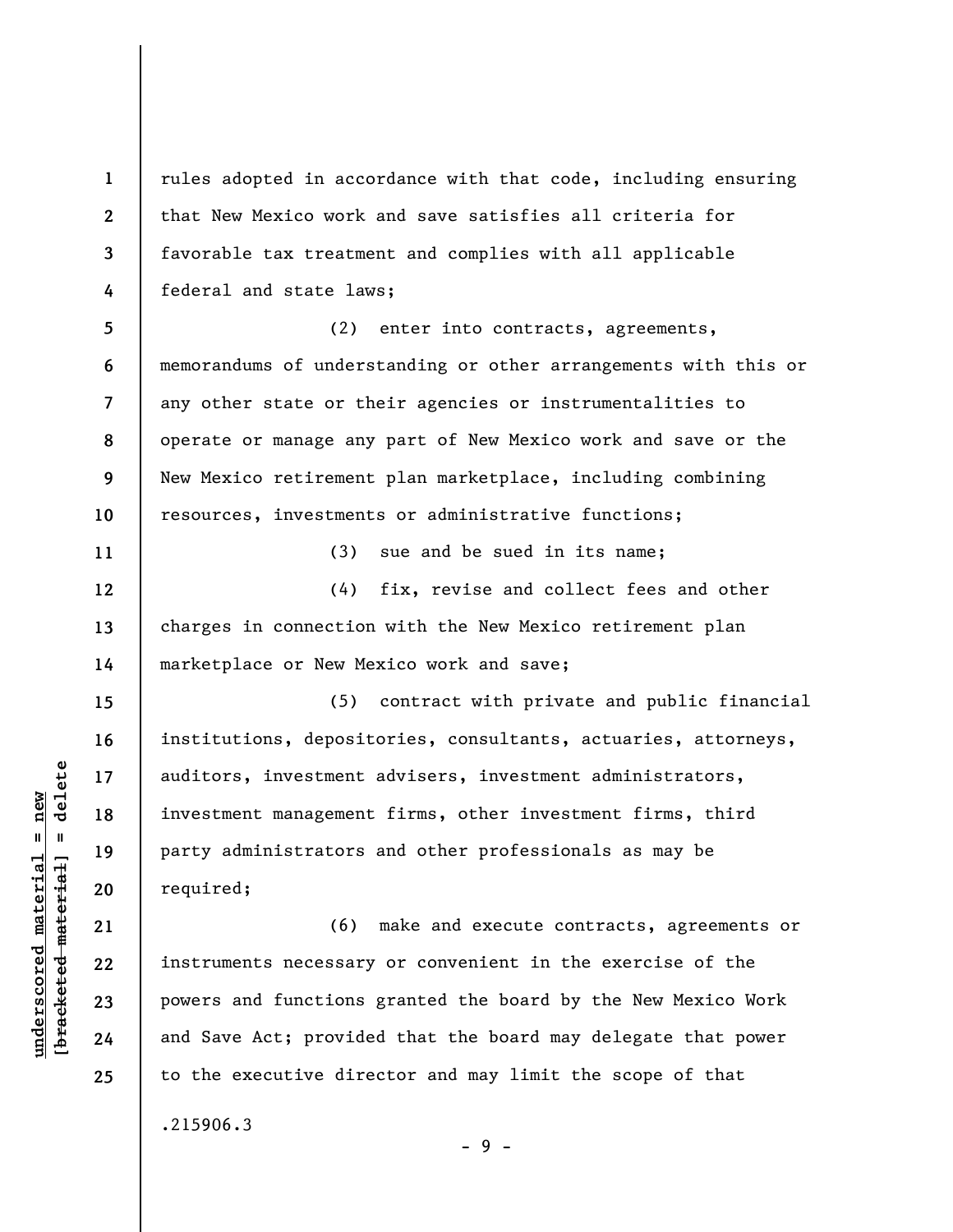**1**  delegation;

**8** 

**9** 

**15** 

**16** 

**17** 

**18** 

**19** 

**20** 

**21** 

**22** 

**23** 

**24** 

**25** 

**2 3**  (7) invest and reinvest its funds in accordance with applicable state law; and

**4 5 6 7**  (8) collaborate with and evaluate the role of financial advisors or other financial professionals and financial institutions, including those assisting and providing guidance for program participants.

**SECTION 5.** [NEW MATERIAL] CONFIDENTIALITY OF PARTICIPANT AND ACCOUNT INFORMATION--APPLICATION OF OTHER LAWS.--

**10 11 12 13 14**  A. Information obtained by the board that is proprietary or information about covered employees or participants in the New Mexico retirement plan marketplace is confidential and not subject to inspection pursuant to the Inspection of Public Records Act.

B. Individual account information of New Mexico work and save program participants, including names, addresses, telephone numbers, email addresses, personal identification information, investments, contributions and earnings, is confidential and shall be maintained as confidential:

(1) except to the extent necessary to administer New Mexico work and save in a manner consistent with the New Mexico Work and Save Act, the tax laws of this state and the Internal Revenue Code; or

(2) unless the person who provides the information or is the subject of the information expressly .215906.3

 $- 10 -$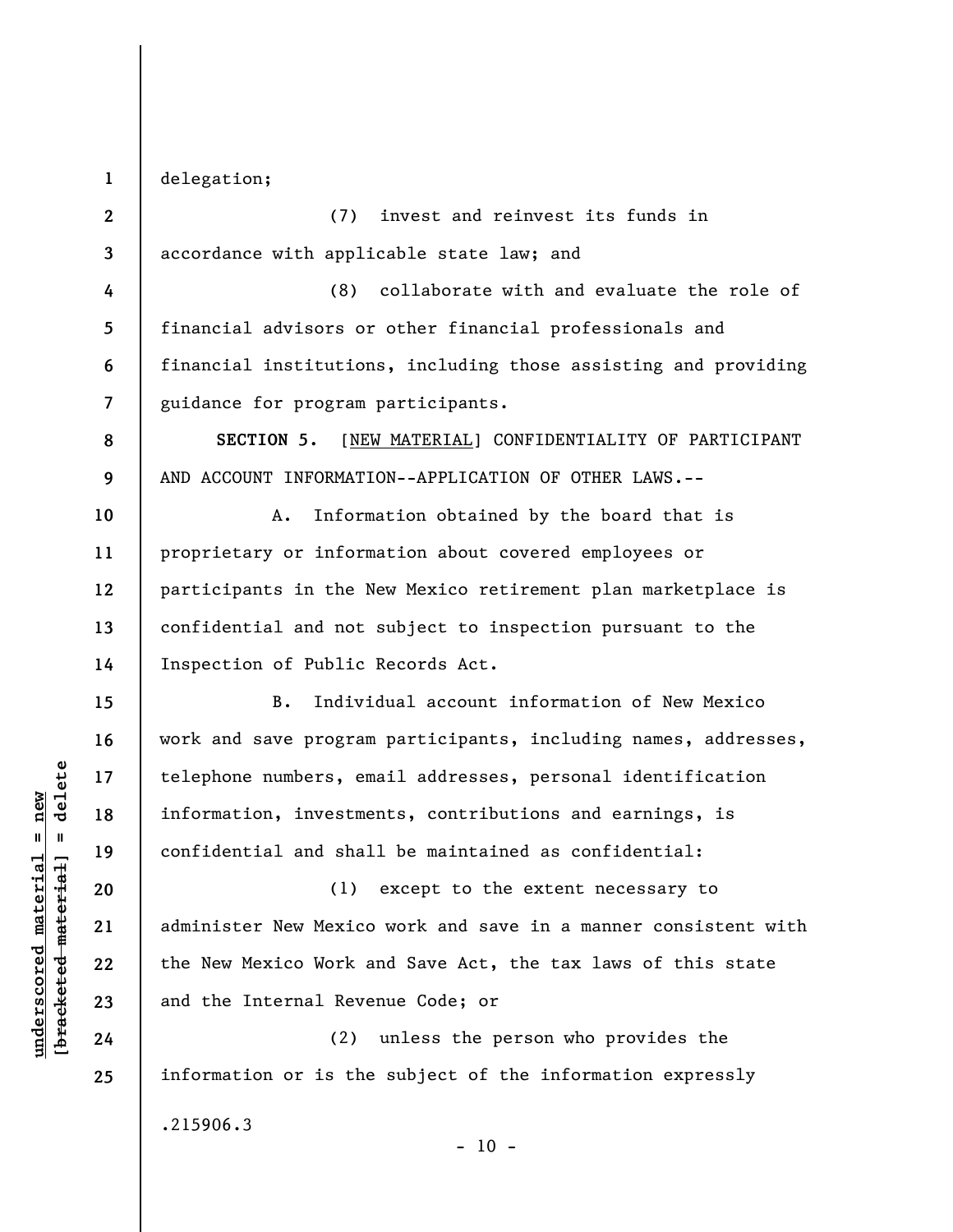**1**  agrees in writing to the disclosure of the information. **2 SECTION 6.** [NEW MATERIAL] EXECUTIVE DIRECTOR--POWERS AND DUTIES.-- **3 4**  A. The executive director of New Mexico work and **5**  save may: **6**  (1) hire, fire and recommend to the board compensation for staff, as needed; and **7**  (2) contract for legal, fiscal, investment and **8 9**  other expert advisors and service providers, none of whom shall **10**  be board members and all of whom shall serve at the pleasure of the board. **11**  B. The executive director shall: **12**  (1) oversee requests for proposals at the **13 14**  board's direction; (2) develop and disseminate educational **15**  information and tools designed to improve financial literacy **16**   $b$ racketed material] = delete **[bracketed material] = delete 17**  and educate program participants, covered employers, covered employees and other state residents about the benefits of **18**  saving for retirement and help them decide the level of **19**  participation and savings strategies that may be appropriate **20**  for them; **21**  (3) if necessary, determine the eligibility of **22**  an employer or employee to participate in New Mexico work and **23**  save; and **24**  (4) perform other duties as assigned by the **25**  .215906.3 - 11 -

**underscored material = new**

 $underscored material = new$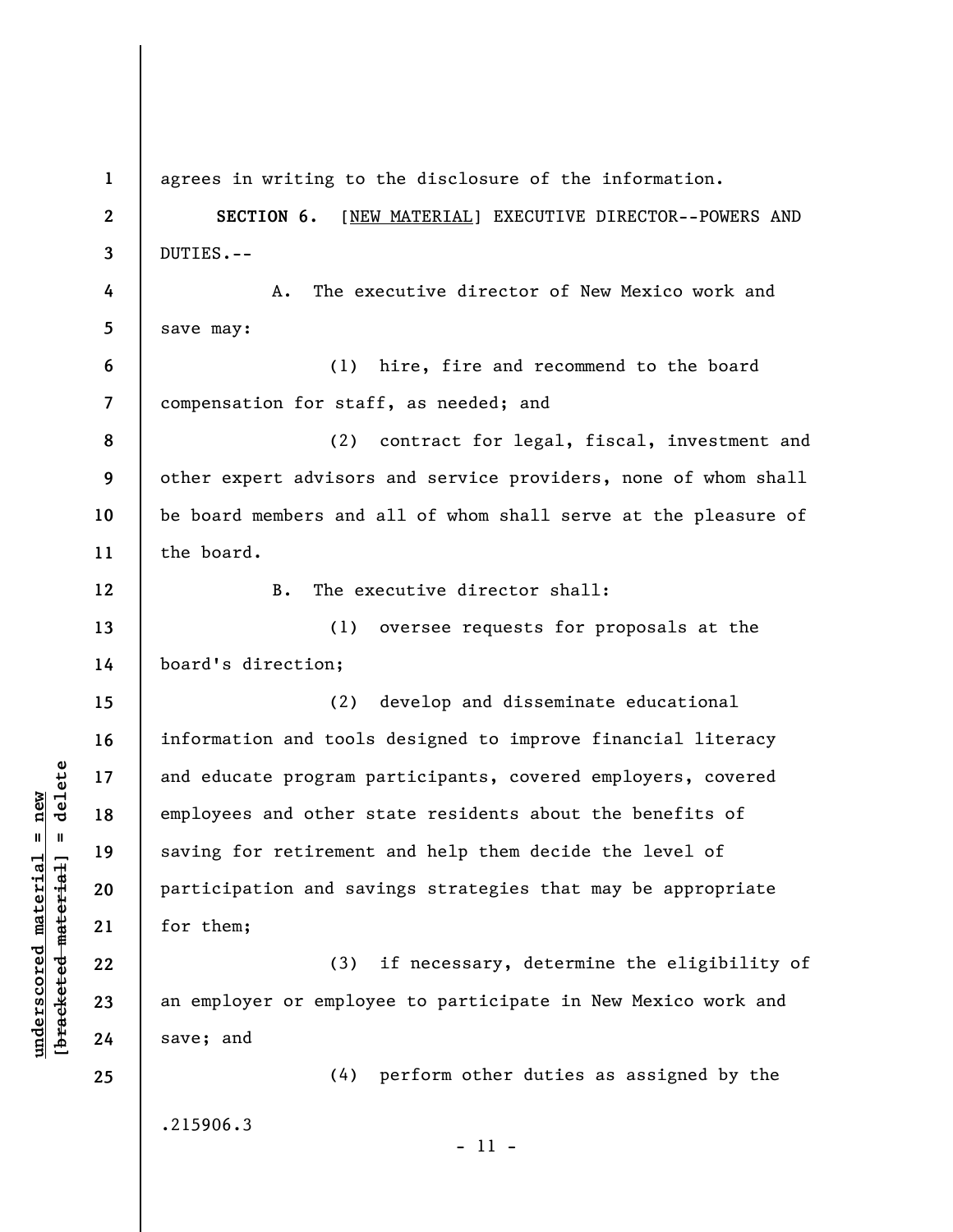**1**  board.

**2** 

**3** 

**7** 

**8** 

**13** 

**14** 

**15** 

**16** 

**17** 

**18** 

**19** 

**20** 

**21** 

**22** 

**23** 

**24** 

**25** 

**SECTION 7.** [NEW MATERIAL] BOARD AND BOARD EMPLOYEE REQUIREMENTS AND PROHIBITIONS--CONFLICTS OF INTEREST.--

**4 5 6**  A. Board members and employees of the board shall comply with the Gift Act, the Governmental Conduct Act and the Open Meetings Act.

B. Board members and employees of the board shall not:

**9 10 11 12**  (1) directly or indirectly have any interest in the investment of New Mexico work and save or in gains or profits accruing from that investment, other than as a program participant;

(2) borrow New Mexico work and save-related funds or deposits or use those funds or deposits for personal gain or as an agent or partner of others; or

(3) become an endorser, surety or obligor on investments made by New Mexico work and save.

C. If a board member or employee of the board has an interest, either direct or indirect, in a contract to which New Mexico work and save is or is to be a party, that interest shall be disclosed to the board in writing and shall be set forth in the minutes of the board. The board member or employee having that interest shall not participate in an action by the board with respect to that contract.

D. Board members and employees of the board shall .215906.3  $- 12 -$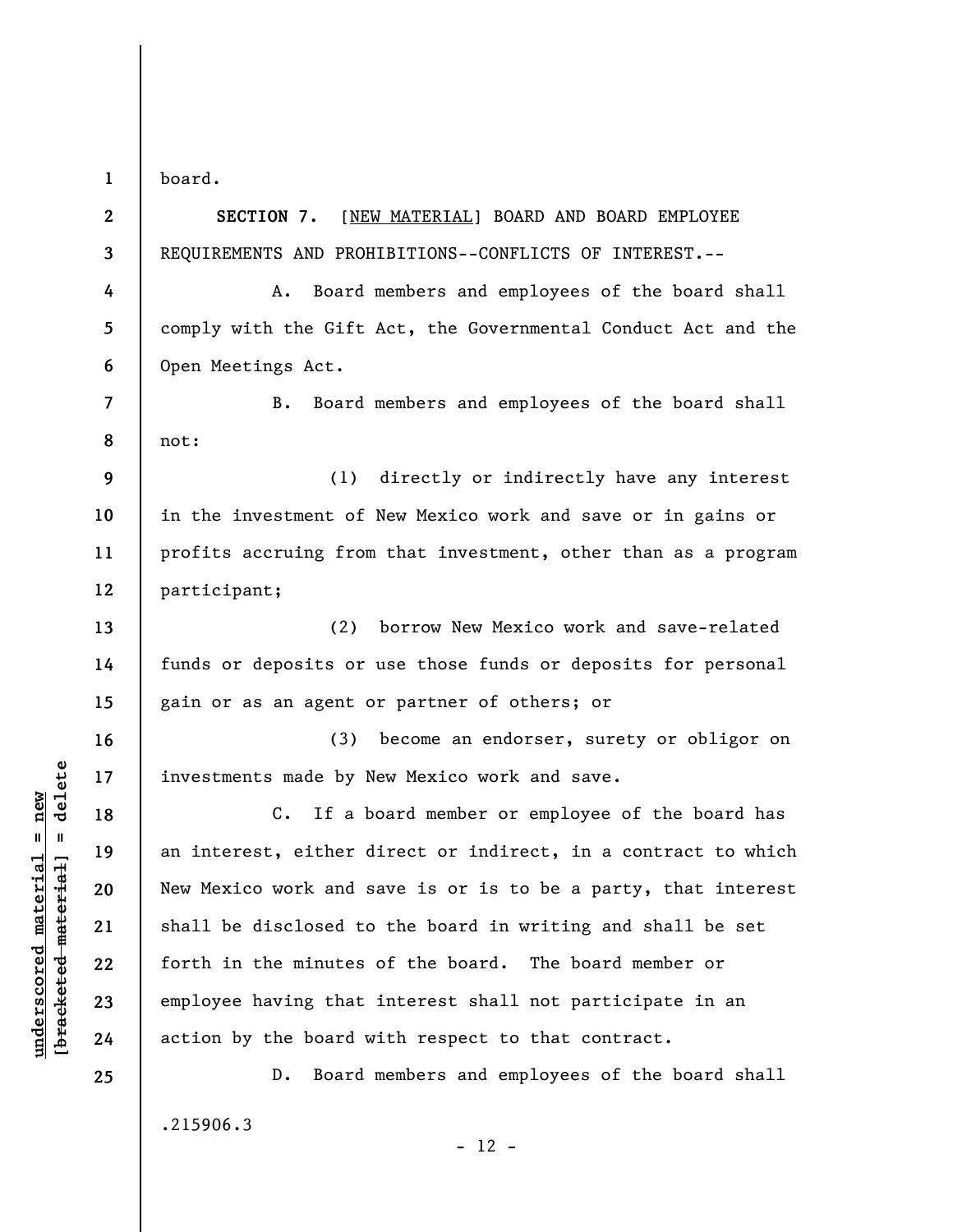**1 2 3 4 5 6 7 8 9**  act as fiduciaries with respect to the New Mexico retirement plan marketplace and New Mexico work and save, acting solely in the interest of the program participants and for the exclusive purpose of providing benefits to program participants and administering the program with the care, skill, prudence and diligence under the circumstances then prevailing that a prudent person acting in a like capacity and familiar with those matters would use in the conduct of an enterprise of a like character and with like aims.

**10 11 SECTION 8.** [NEW MATERIAL] NEW MEXICO RETIREMENT PLAN MARKETPLACE.--

A. In developing and implementing the New Mexico retirement plan marketplace, the board may work in concert with other states offering an online marketplace similar to the New Mexico retirement plan marketplace website.

B. The board shall:

(1) design the New Mexico retirement plan marketplace as a website to connect employers and individuals with retirement savings plans, ensuring that the design does not favor a particular kind of service provider or business model;

(2) establish requirements for financial service firms that participate in the marketplace and for plans offered on the marketplace;

(3) develop marketing materials; and

.215906.3

 $- 13 -$ 

 $\frac{1}{2}$  of  $\frac{1}{2}$  and  $\frac{1}{2}$  and  $\frac{1}{2}$  and  $\frac{1}{2}$  and  $\frac{1}{2}$  and  $\frac{1}{2}$  and  $\frac{1}{2}$  and  $\frac{1}{2}$  and  $\frac{1}{2}$  and  $\frac{1}{2}$  and  $\frac{1}{2}$  and  $\frac{1}{2}$  and  $\frac{1}{2}$  and  $\frac{1}{2}$  and  $\frac{1}{2}$  an **[bracketed material] = delete**  $underscored material = new$ **underscored material = new**

**12** 

**13** 

**14** 

**15** 

**16** 

**17** 

**18** 

**19** 

**20** 

**21** 

**22** 

**23** 

**24** 

**25**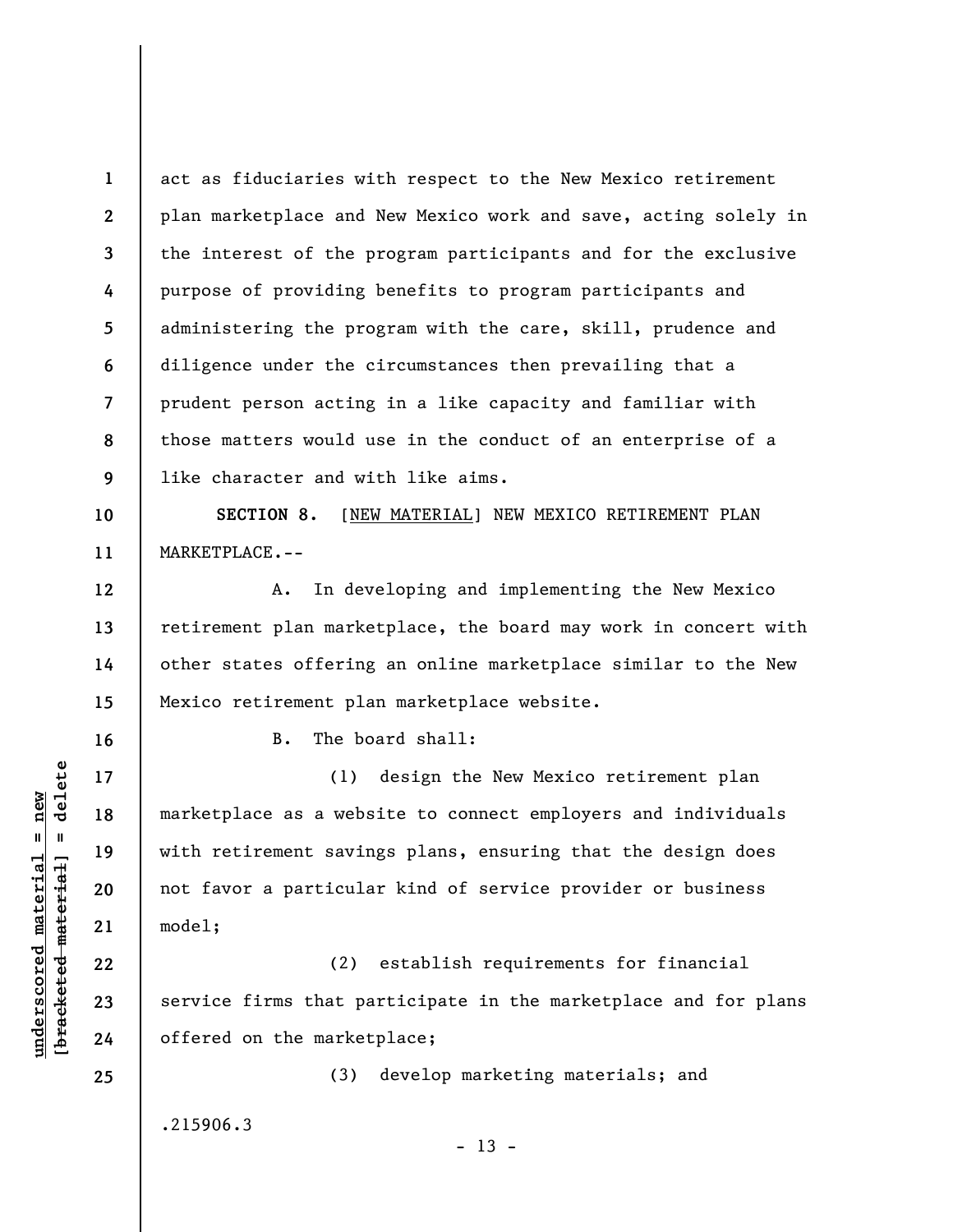(4) promote the benefits of retirement savings and financial literacy.

**3 4 5 6 7 8 9 10**  C. The board shall provide public notice of the process for inclusion on the New Mexico retirement plan marketplace website before the website becomes publicly available. The marketplace shall be available to the public before the board opens New Mexico work and save for enrollment, and the marketplace website address shall be included on any internet website posting or other materials regarding New Mexico work and save.

D. The board shall allow all financial service firms that meet the requirements established by the board to participate in the New Mexico retirement plan marketplace. In addition, the board shall not exclude, by policy or otherwise, a retirement plan or option within a plan that meets the requirements of the board and is otherwise allowed under federal or state law, including plan design options that are selected by the employer.

E. Participation in plans offered on the New Mexico retirement plan marketplace is voluntary for covered employers and employees; provided that an employer that offers a retirement plan through the New Mexico retirement plan marketplace may use automatic enrollment and automatic escalation of contributions but shall allow an employee opt-out option.

 $- 14 -$ 

.215906.3

 $\frac{1}{2}$  of  $\frac{1}{2}$  and  $\frac{1}{2}$  and  $\frac{1}{2}$  and  $\frac{1}{2}$  and  $\frac{1}{2}$  and  $\frac{1}{2}$  and  $\frac{1}{2}$  and  $\frac{1}{2}$  and  $\frac{1}{2}$  and  $\frac{1}{2}$  and  $\frac{1}{2}$  and  $\frac{1}{2}$  and  $\frac{1}{2}$  and  $\frac{1}{2}$  and  $\frac{1}{2}$  an **[bracketed material] = delete**  $underscored material = new$ **underscored material = new**

**1** 

**2** 

**11** 

**12** 

**13** 

**14** 

**15** 

**16** 

**17** 

**18** 

**19** 

**20** 

**21** 

**22** 

**23** 

**24** 

**25**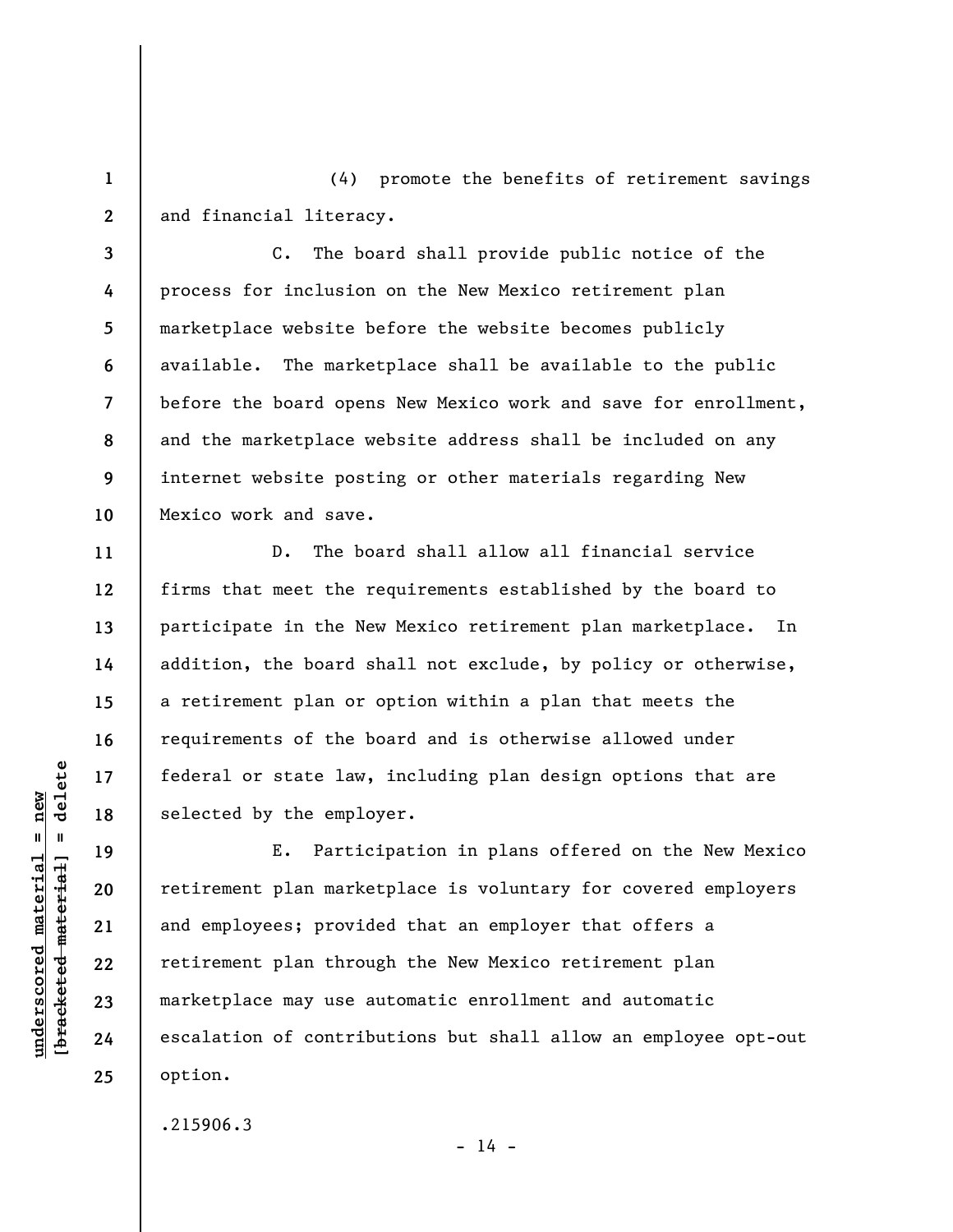| $\mathbf{1}$             | The New Mexico retirement plan marketplace may<br>$F$ .         |
|--------------------------|-----------------------------------------------------------------|
| $\boldsymbol{2}$         | offer an array of private retirement plan options, including a: |
| $\overline{3}$           | simple individual retirement-type plan;<br>(1)                  |
| 4                        | (2)<br>payroll deduction individual                             |
| 5                        | retirement-type plan;                                           |
| 6                        | multiple-employer plan, if allowed under<br>(3)                 |
| $\overline{\mathcal{L}}$ | federal law; and                                                |
| 8                        | (4) plan described in Section 401(a) or 403(b)                  |
| 9                        | of the Internal Revenue Code.                                   |
| 10                       | The New Mexico retirement plan marketplace shall<br>G.          |
| 11                       | offer a financial literacy module for employers and employees.  |
| 12                       | The New Mexico retirement plan marketplace shall<br>н.          |
| 13                       | allow, but shall not require, the availability within approved  |
| 14                       | plans of distribution options that provide income in            |
| 15                       | retirement, including systematic withdrawal programs,           |
| 16                       | guaranteed lifetime withdrawal benefits and annuities.          |
| 17                       | The board shall establish administrative fees<br>I.             |
| 18                       | for financial service firms that participate in the New Mexico  |
| 19                       | retirement plan marketplace. The fees shall be sufficient to    |
| 20                       | cover the actual cost of maintaining the New Mexico retirement  |
| 21                       | plan marketplace.                                               |
| 22                       | [NEW MATERIAL] NEW MEXICO WORK AND SAVE--<br>SECTION 9.         |
| 23                       | CREATED--IMPLEMENTATION.--                                      |
| 24                       | The New Mexico work and save program developed<br>Α.            |
| 25                       | by the board under the New Mexico Work and Save Act shall:      |
|                          | .215906.3<br>15                                                 |

 $[bracketeed-materiat] = delete$ **[bracketed material] = delete**  $underscored material = new$ **underscored material = new**

- 15 -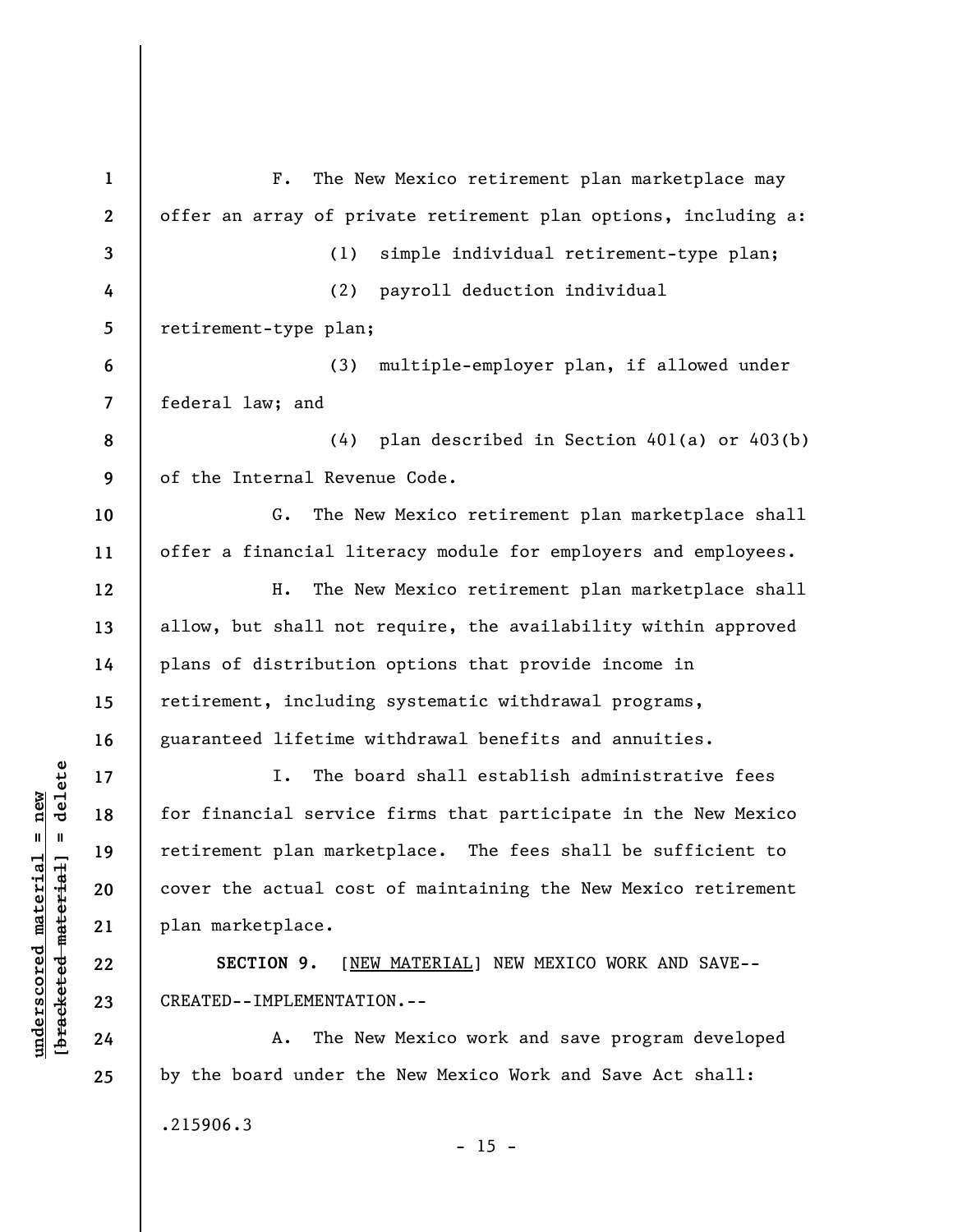**1 2 3 4 5 6 7 8 9 10 11 12 13 14 15 16 17 18 19 20 21 22 23 24 25**  (1) provide that a covered employer may voluntarily choose to participate in New Mexico work and save; (2) provide that a participating employer may automatically enroll its employees but shall allow its employees to opt out; (3) allow covered employees in New Mexico to voluntarily contribute to a Roth individual retirement account through automatic payroll deductions, if allowed pursuant to federal law; (4) provide that the default investment option for program participants shall be a Roth individual retirement account with a target date fund investment and a default contribution rate established by the board by rule; provided that the board may establish a principal protection fund for initial savings up to an amount established by the board; and provided that a program participant may choose to stop participating altogether, choose a different investment from among the options available or choose to contribute at a higher or lower contribution rate, subject to the Roth individual retirement account contribution dollar limits applicable under the Internal Revenue Code; (5) offer default escalation of contribution rates that can be increased or decreased by program participants within the limits allowed by the Internal Revenue Code;

.215906.3

 $- 16 -$ 

 $\frac{1}{2}$  of  $\frac{1}{2}$  and  $\frac{1}{2}$  and  $\frac{1}{2}$  and  $\frac{1}{2}$  and  $\frac{1}{2}$  and  $\frac{1}{2}$  and  $\frac{1}{2}$  and  $\frac{1}{2}$  and  $\frac{1}{2}$  and  $\frac{1}{2}$  and  $\frac{1}{2}$  and  $\frac{1}{2}$  and  $\frac{1}{2}$  and  $\frac{1}{2}$  and  $\frac{1}{2}$  an **[bracketed material] = delete**  $underscored material = new$ **underscored material = new**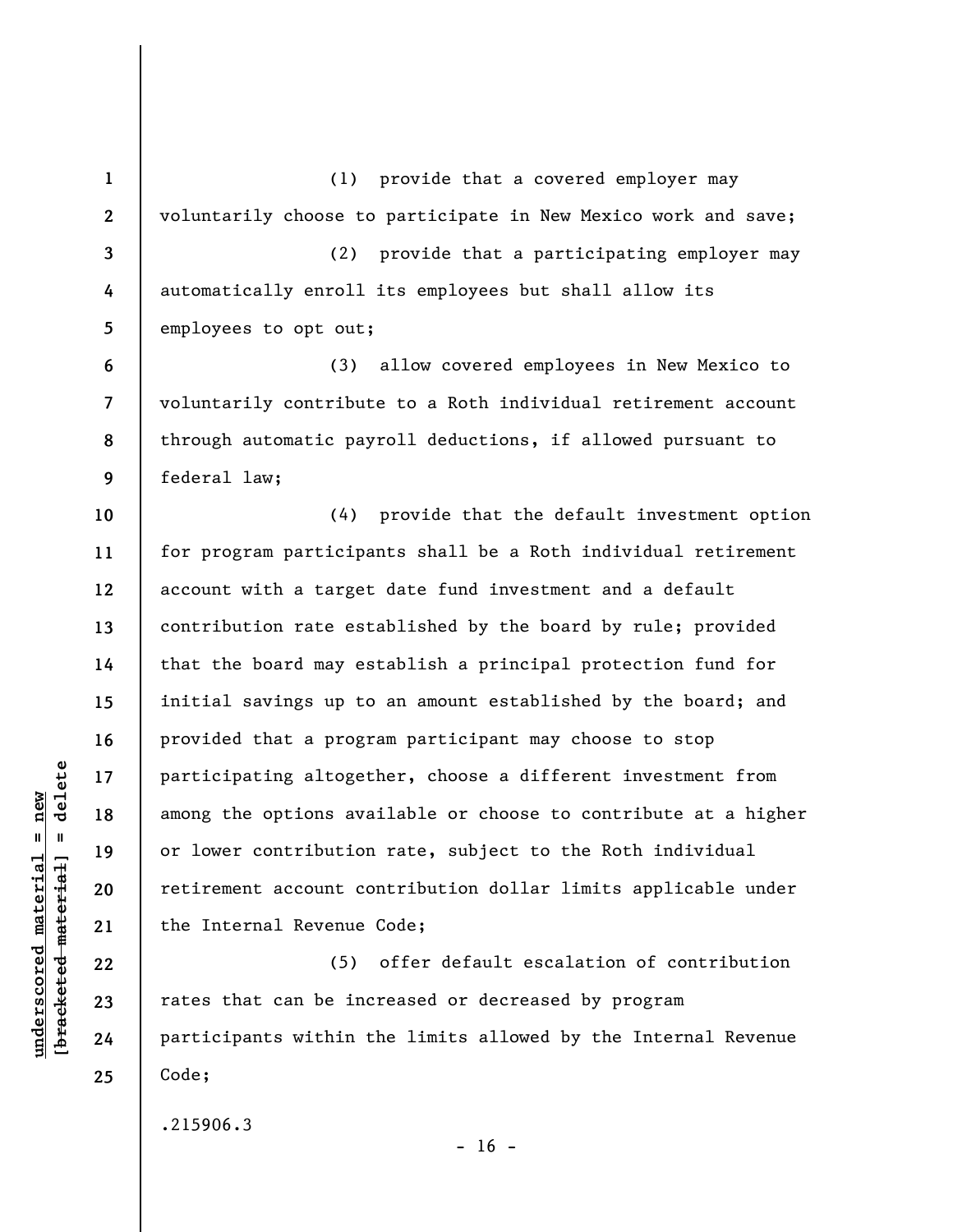**1 2 3 4 5 6 7 8 9 10 11 12 13 14 15 16 17 18 19 20 21 22 23 24 25**  (6) provide for direct deposit of contributions into one or more investments approved by New Mexico work and save; (7) be professionally managed; (8) not allow employer contributions by covered employers; (9) provide a report on the status of each program participant's account to each program participant at least annually; (10) when practicable, use existing employer and public infrastructure to facilitate contributions, recordkeeping and outreach and use pooled or collective investment arrangements; (11) provide that each program participant owns the contributions to and earnings on amounts contributed to the participant's account under New Mexico work and save and that the state, the board and covered employers have no proprietary interest in those contributions or earnings; (12) not impose any duties on employers pursuant to the federal Employee Retirement Income Security Act of 1974; and (13) keep total fees and expenses below one percent of the funds invested in New Mexico work and save. B. The board shall ensure that New Mexico work and save is financially self-sustaining no later than five years .215906.3 - 17 -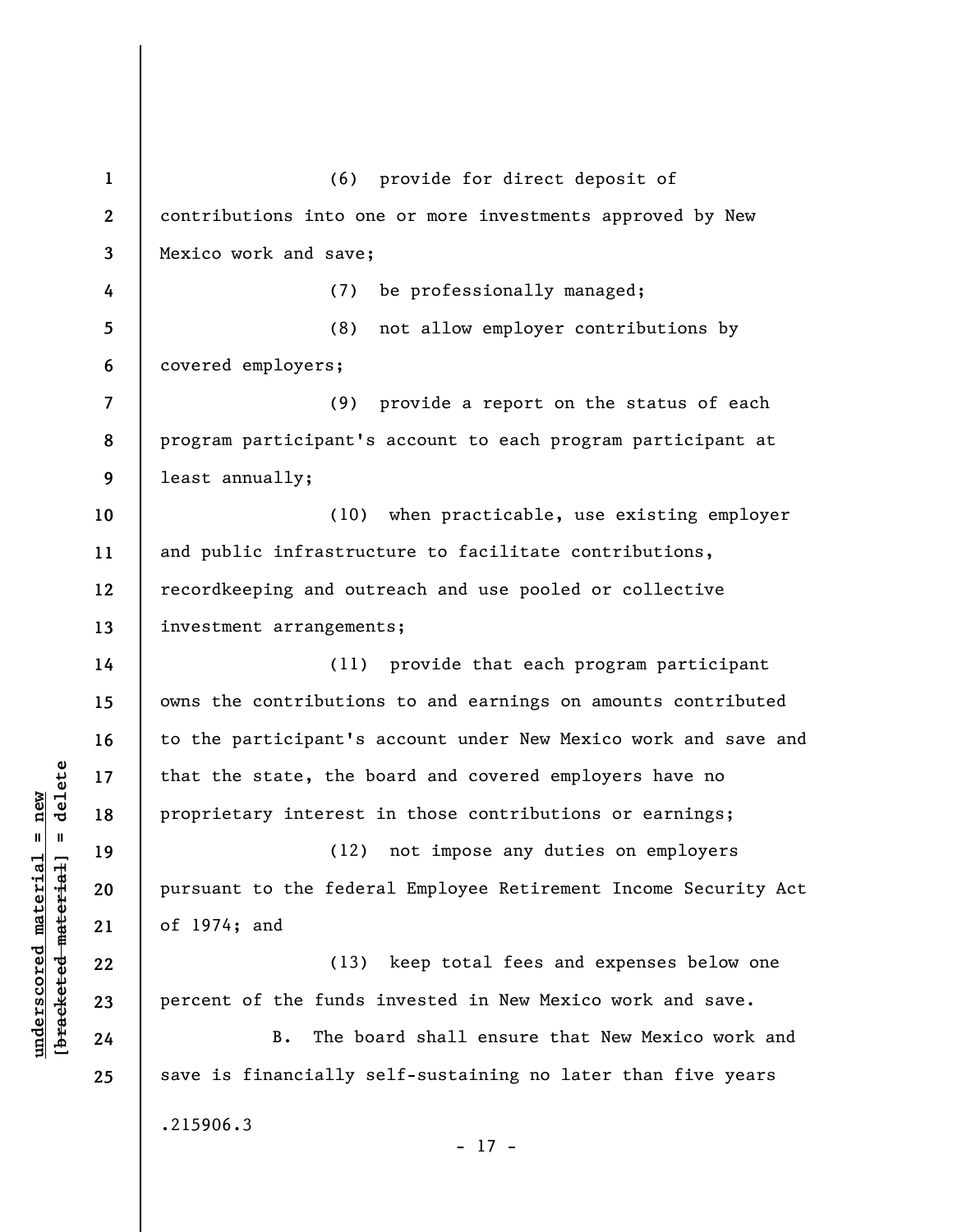**1** 

**13** 

**14** 

**15** 

**16** 

**17** 

**18** 

**19** 

**20** 

**21** 

**22** 

**23** 

**24** 

**25** 

after the date that it is fully implemented.

**2 3 4 5 6 7 8 9 10 11 12**  C. If a covered employer knowingly or intentionally fails to transmit a payroll deduction contribution to New Mexico work and save on the earliest date the amount withheld from the covered employee's compensation can reasonably be segregated from the covered employer's assets, but not later than the fifteenth day of the month following the month in which the covered employee's contribution amounts are withheld from the covered employee's paycheck, the failure to remit those contributions on a timely basis shall be subject to the same sanctions as employer misappropriation of employee wage withholdings.

**SECTION 10.** [NEW MATERIAL] POLICIES AND PROCEDURES FOR NEW MEXICO WORK AND SAVE.--The board shall promulgate rules to implement New Mexico work and save that:

A. establish the processes by which a covered employer may choose to voluntarily enroll in New Mexico work and save and become a participating employer;

B. establish the processes for program participants to enroll in and contribute to payroll deduction individual retirement accounts, including elections by covered employees, withholding by participating employers of program participants' payroll deduction contributions from wages and remittance for deposit to the program participants' individual retirement accounts and voluntary enrollment and contributions by

- 18 -

.215906.3

 $\frac{1}{2}$  of  $\frac{1}{2}$  and  $\frac{1}{2}$  and  $\frac{1}{2}$  and  $\frac{1}{2}$  and  $\frac{1}{2}$  and  $\frac{1}{2}$  and  $\frac{1}{2}$  and  $\frac{1}{2}$  and  $\frac{1}{2}$  and  $\frac{1}{2}$  and  $\frac{1}{2}$  and  $\frac{1}{2}$  and  $\frac{1}{2}$  and  $\frac{1}{2}$  and  $\frac{1}{2}$  an **[bracketed material] = delete**  $underscored material = new$ **underscored material = new**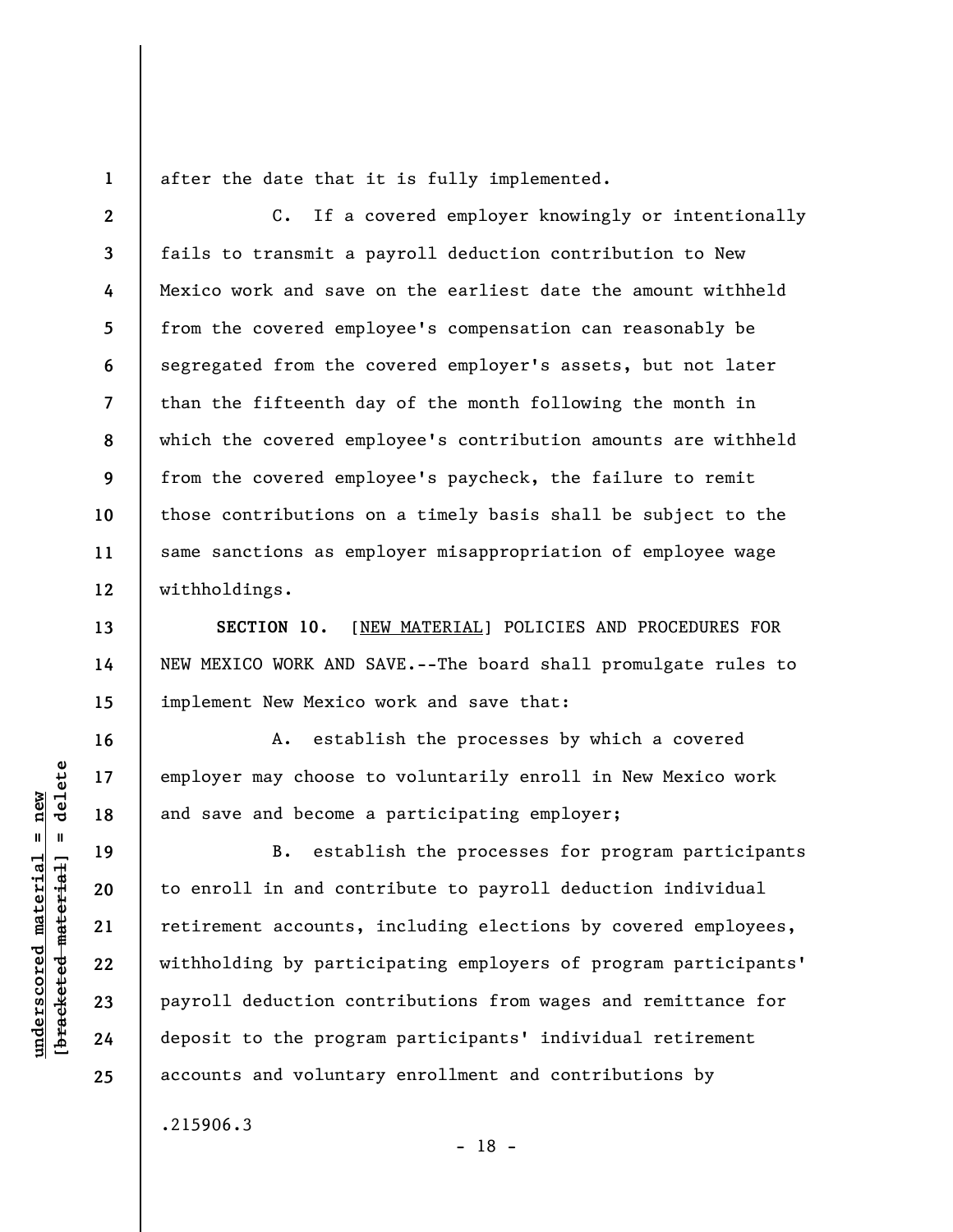**1** 

**6** 

**7** 

**17** 

**18** 

**19** 

**21** 

**22** 

**23** 

**24** 

**25** 

self-employed persons;

**2 3 4 5**  C. establish the processes for withdrawals, rollovers and direct transfers from individual retirement accounts in the interest of facilitating portability and maximization of benefits;

D. establish processes governing the distribution of funds from New Mexico work and save; and

**8 9 10 11 12 13 14**  E. require education of and outreach to covered employers, covered employees and the public regarding New Mexico work and save. The rules shall specify the content, frequency, timing and means of required disclosures from New Mexico work and save to covered employees, covered employers, program participants and participating employers and other interested parties. These disclosures shall include:

**15 16**  (1) the benefits associated with tax-favored retirement saving;

(2) the potential advantages and disadvantages associated with contributing to Roth individual retirement accounts through New Mexico work and save;

**20**  (3) the eligibility rules for Roth individual retirement accounts;

(4) that the program participant is solely responsible for determining whether and, if so, how much the program participant is eligible to contribute on a tax-favored basis to a Roth individual retirement account;

.215906.3

- 19 -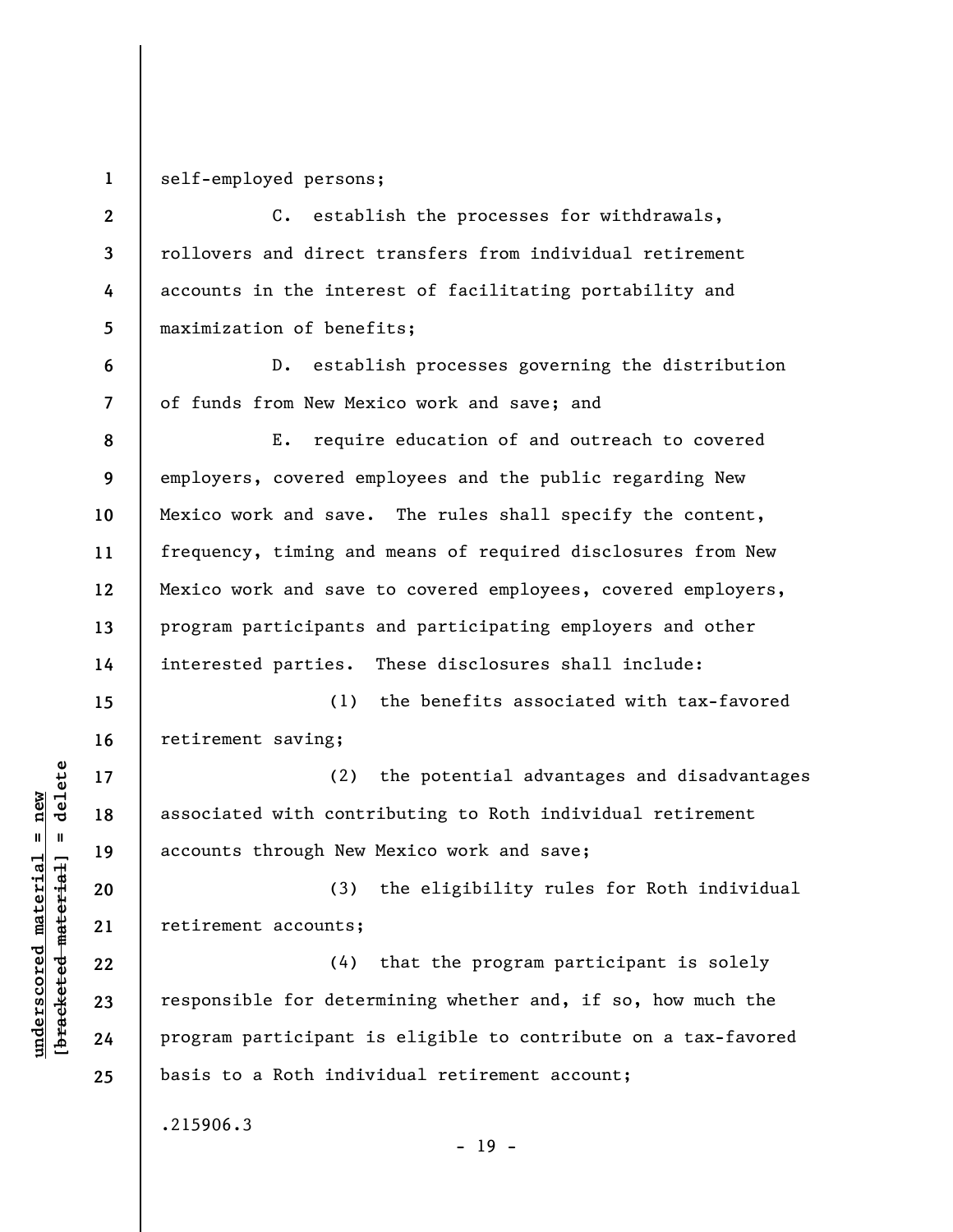**1 2 3 4 5 6 7 8 9 10 11 12 13 14 15 16 17 18 19 20 21 22 23 24 25**  (5) the penalty for excess contributions to Roth individual retirement accounts and the method of correcting excess contributions; (6) instructions for enrolling, making elections to contribute or to decline to contribute and making elections regarding contribution rates, types of individual retirement accounts and investments; (7) instructions for implementing and for changing the elections; (8) the potential availability of a program participant's tax credit, including the eligibility conditions for the credit and instructions on how to claim it; (9) statements that New Mexico work and save, the board, board members or board employees, a covered employer or the state do not offer tax, investment or other financial advice, and that the program participant should contact appropriate professional advisors, and that only the program participant is liable for decisions the program participant makes in relation to New Mexico work and save; (10) statements that payroll deduction individual retirement accounts are not intended to be employer-sponsored retirement plans and that New Mexico work and save is not an employer-sponsored retirement plan; (11) the potential implications of account balances in New Mexico work and save for the application of .215906.3

 $\frac{1}{2}$  intereted material = delete **[bracketed material] = delete**  $underscored material = new$ **underscored material = new**

 $- 20 -$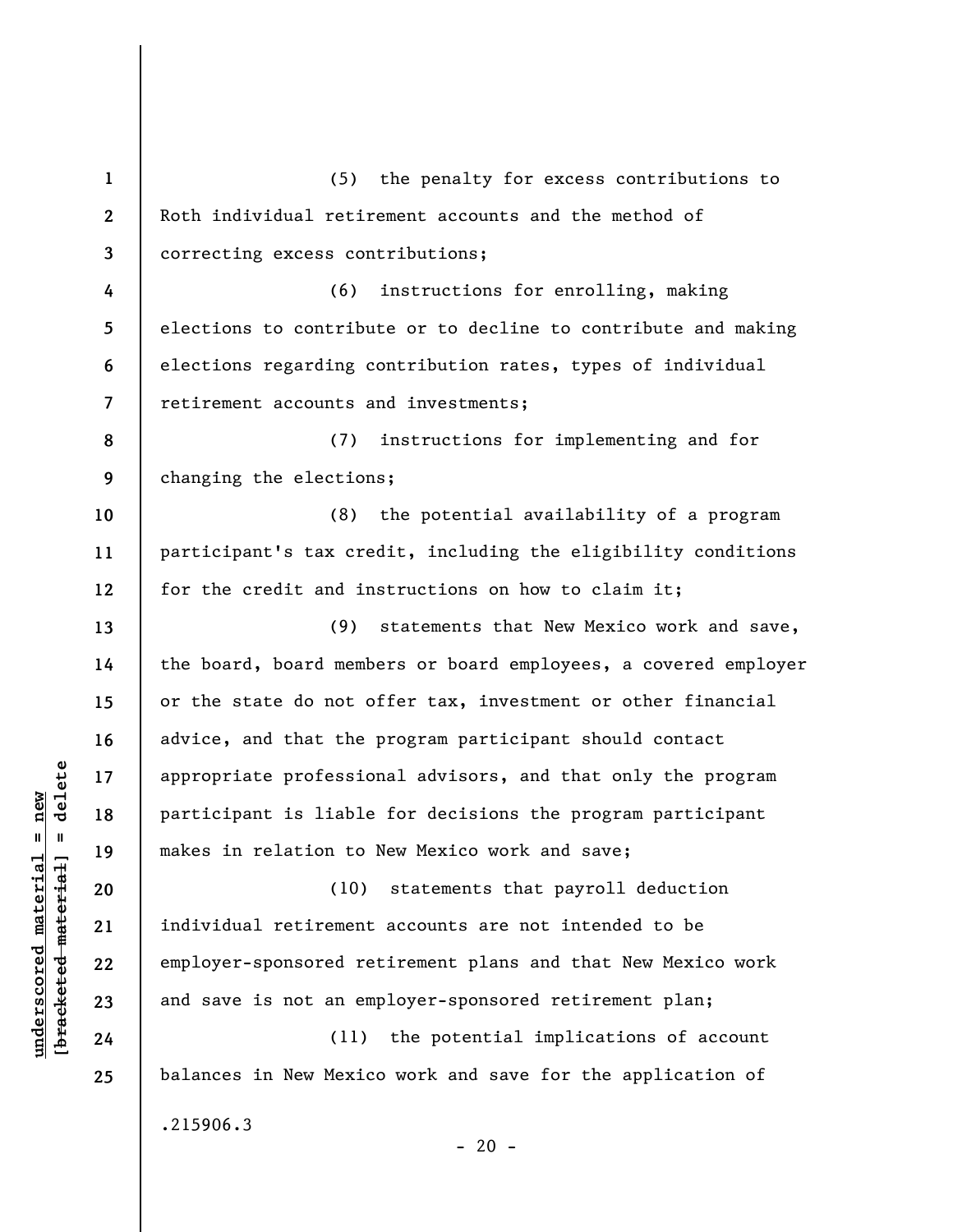**1 2 3 4 5 6 7 8 9 10 11 12 13 14 15 16 17 18 19 20 21 22 23 24 25**  asset limits under certain public assistance programs; (12) that the program participant is solely responsible for investment performance, including market gains and losses, and that individual retirement accounts and rates of return are not guaranteed by New Mexico work and save, the board, individual board members, board employees, covered employers or the state or any of its officers or employees; (13) additional information and tools designed to promote financial literacy and capability, which may take the form of links to or explanations of how to obtain such information; and (14) how to obtain additional information about New Mexico work and save. **SECTION 11.** [NEW MATERIAL] PROTECTION FOR COVERED EMPLOYERS.-- A. New Mexico work and save is not an employer-sponsored plan. A covered employer does not bear responsibility for: (1) the decision to participate or not to participate in New Mexico work and save by a covered employee; (2) a specific election under New Mexico work and save made by a program participant; (3) investment decisions made by a program participant or the board; (4) the administration, investment, investment .215906.3  $-21 -$ 

**underscored material = new [bracketed material] = delete**

 $\frac{1}{2}$  intereted material = delete  $underscored material = new$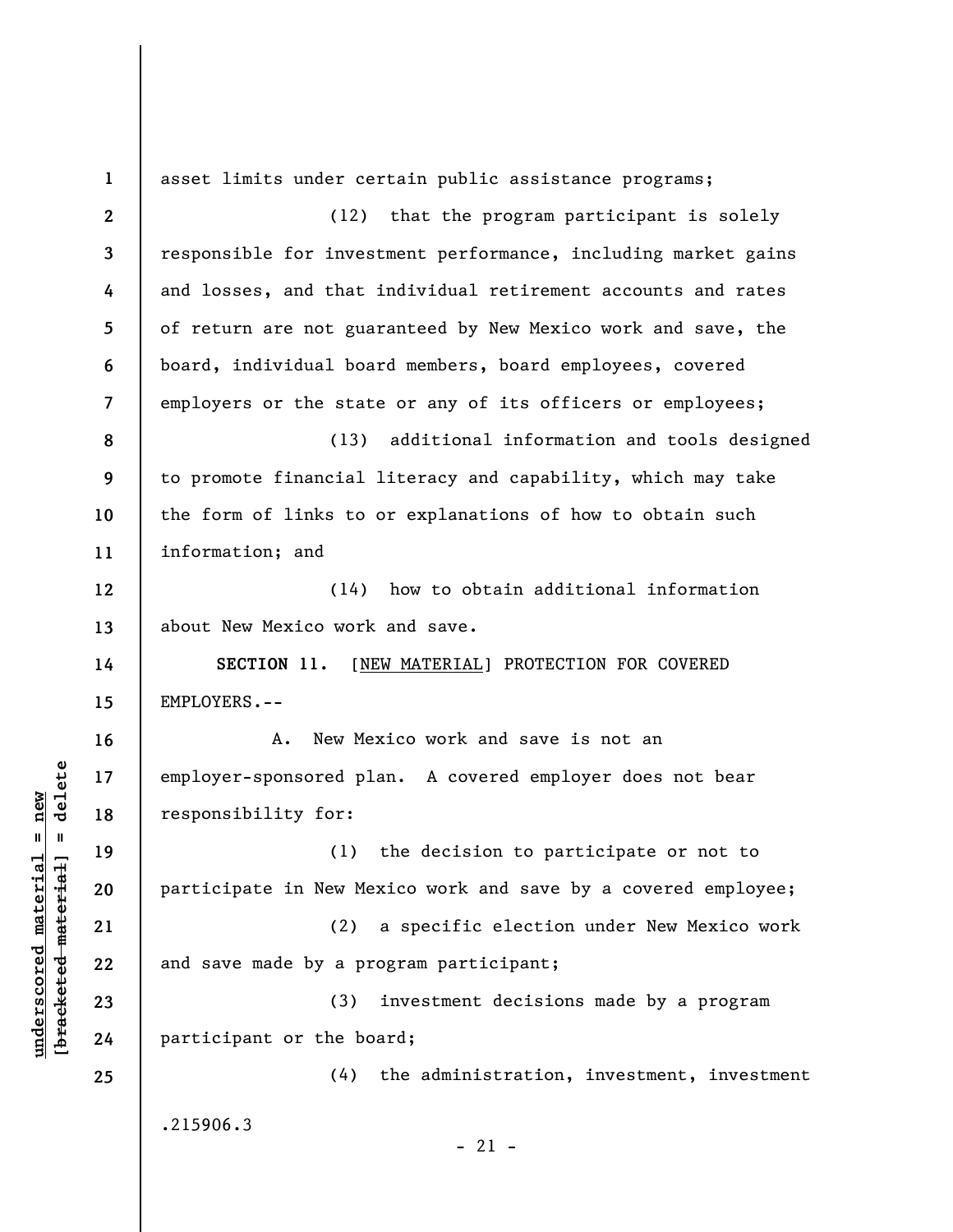**1 2 3 4 5 6 7 8 9 10 11 12 13 14 15 16 17 18 19 20 21 22 23 24 25**  returns or investment performance of New Mexico work and save, including interest rate or other rate of return on a contribution or Roth individual retirement account balance; (5) the design or administration of New Mexico work and save or the benefits paid to program participants; (6) a program participant's awareness of or compliance with the conditions and other provisions of the tax laws that determine which persons are eligible to make taxfavored contributions to individual retirement accounts, in what amount and in what time frame and manner; or (7) loss, failure to realize gain or other adverse consequences, including adverse tax consequences or loss of favorable tax treatment, public assistance or other benefits incurred by a program participant as a result of participating in New Mexico work and save. B. No covered employer shall be or shall be considered to be a fiduciary under New Mexico work and save. **SECTION 12.** [NEW MATERIAL] ANNUAL REPORT.--The board shall prepare an annual report on the operation of New Mexico work and save to be provided to the governor, the state treasurer and appropriate legislative interim committees and made available to all program participants, participating employers and the general public. **SECTION 13.** TEMPORARY PROVISION--DATES OF IMPLEMENTATION--CONDITIONS ON IMPLEMENTATION.--

.215906.3

 $- 22 -$